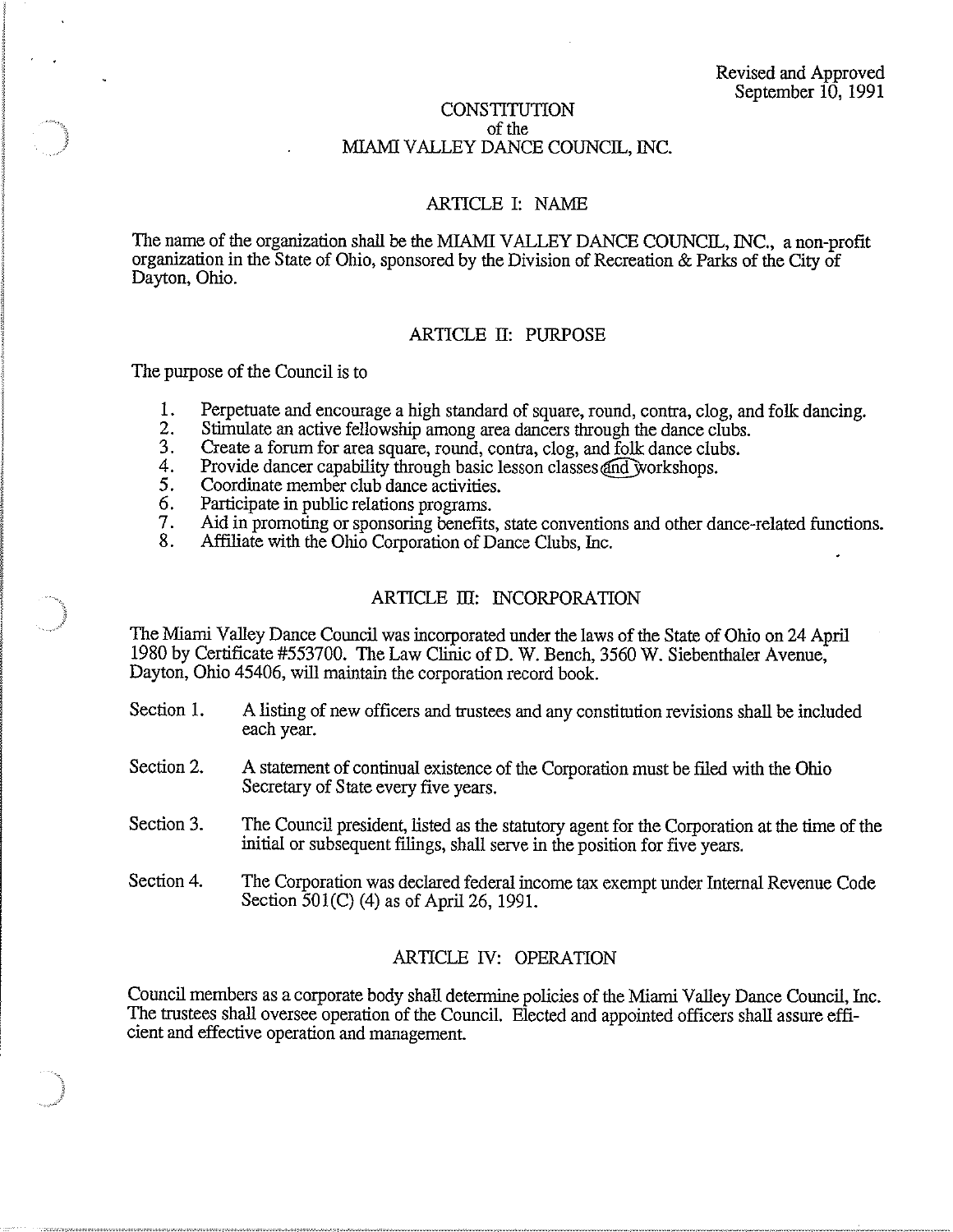## ARTICLE V: MEMBERSHIP

Clubs that have been accepted into the Council, including their individual members, are considered Council members. Membership is available to any Miami Valley area club that adheres to the purpose stated in ARTICLE II. A written request submitted to the president of the Council shall include the following:

- 1. Club name
- 2. Type of club (square, round, contra, clog, folk)<br>3. Where and when dances are held
- Where and when dances are held
- 4. Club officers
- 5. Proposed club representative to Council<br>6. Reasons for joining
- 6. Reasons for joining<br>7. Agreement to uphol
- 7. Agreement to uphold the constitution/bylaws of this Council 8. Conv of club's constitution and bylaws or operating procedu
- Copy of club's constitution and bylaws or operating procedures

## ARTICLE VI: OFFICERS

The elected officers of the Council shall be the trustees, the president, vice president, secretary and treasurer. The appointed officers shall be the editor of the Miami Valley Dance News and representatives to the Ohio Corporation of Dance Clubs, Inc. Officers will remain in office until duly qualified persons are appointed or elected to replace them. Said period is not to exceed one (1) year beyond their specified terms.

## ARTICLE VII: MEETINGS

- Section 1. The regular business meetings of the Council shall be held on the second Tuesday in the odd-numbered months.
	- a. Two-thirds of the eligible voters of the Council (see BYLAWS, ARTICLE III, Section 1) shall constitute a quorum for conducting business.
	- b. *Robert's Rules of Order* shall be used as a guideline.
- Section 2. Special meetings may be called at the discretion of the president. The calling of a meeting is mandatory if requested by at least five club representatives. The purpose of a special meeting must be stated and no other business may be transacted at that meeting.
- Section 3. An executive board organizational meeting shall be held in December with current and newly-elected officers present

## ARTICLE VIII: DISSOLUTION

In the event the Council is dissolved, any funds in the Council treasury or equipment owned by the Council itself shall become the property of the City of Dayton, Division of Recreation & Parks. Such funds shall be deposited in the Recreation Trust Fund and the equipment shall be used by the Division of Recreation & Parks.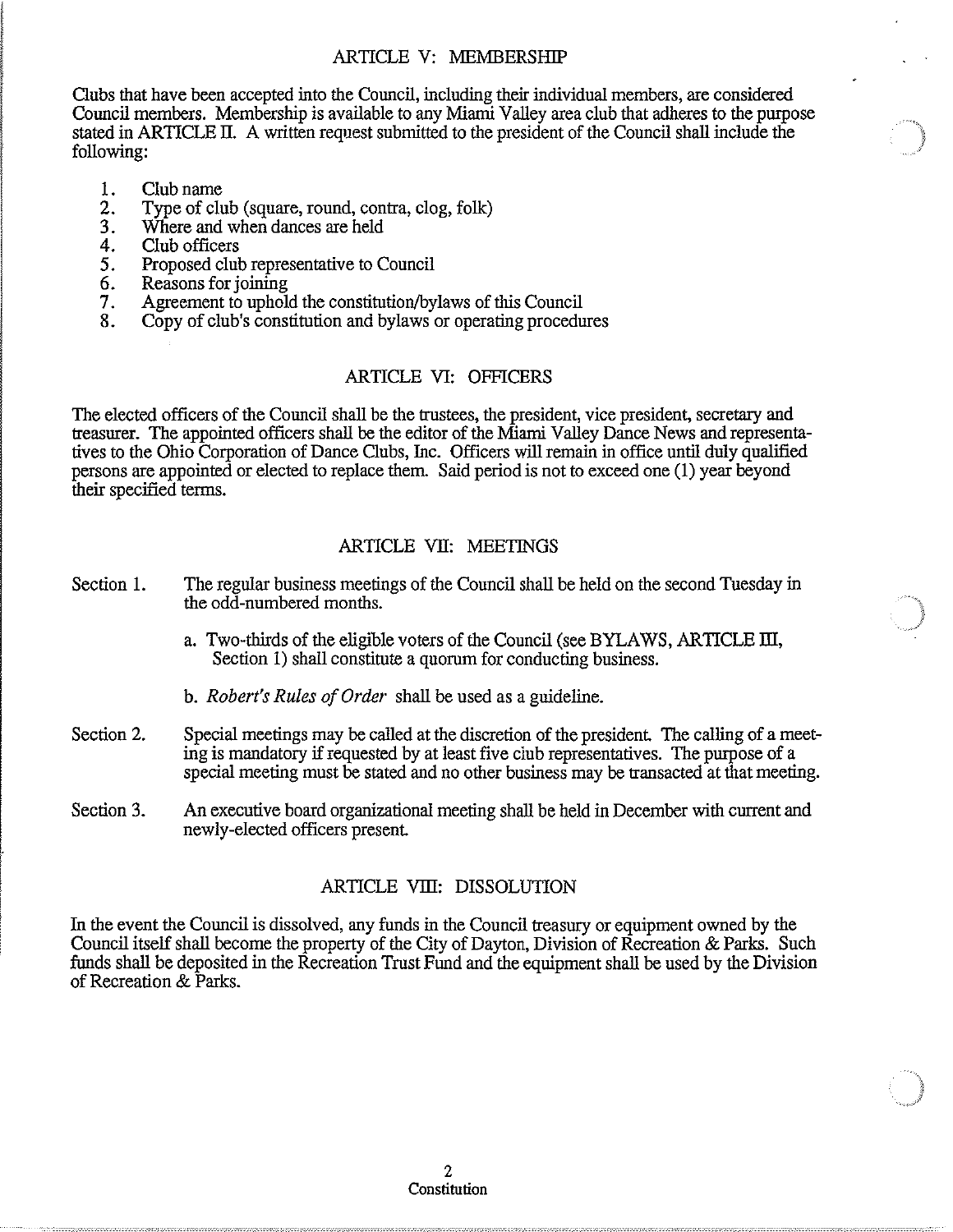### ARTICLE IX: AMENDMENTS

This constitution can be amended at any regular Council meeting by a two-thirds vote of the eligible voters present at the meeting, provided that the amendment has been submitted in writing at the previous meeting. This constitution shall be reviewed every five years.

AMENDMENT dated November 1, 1988

## ARTICLE VI: OFFICERS

The elected officers of the Council shall be the trustees, the president, vice president, and secretary. The appointed officers shall be the treasurer, editor of the Miami Valley Dance News, and representatives to the Ohio Corporation of Dance clubs, Inc.

This amendment was rescinded September 10, 1991.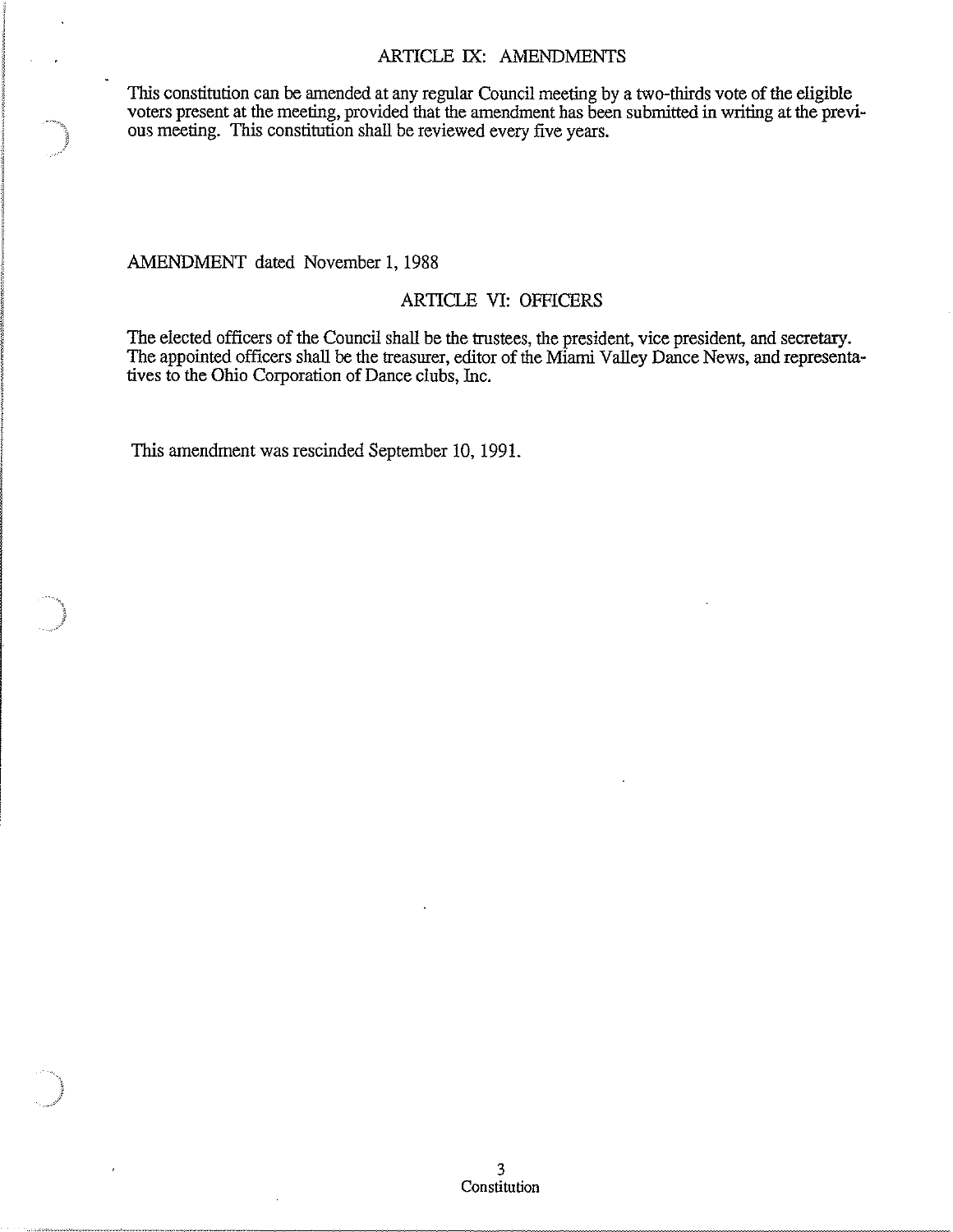### BYLAWS of the MIAMI VALLEY DANCE COUNCIL, INC.

## ARTICLE I: DUTIES OF THE OFFICERS

#### Section 1. Trustees (4 elected)

- a. Oversee operation of the Council.
- b. Provide future planning recommendations to the Council.

#### Section 2. President

- a. Presides at Council meetings.
- b, Manages business of the Council.
- c. Appoints
	- 1) Officers. (see CONSTITUTION, ARTICLE VI and BYLAWS, ARTICLE **II,**  Section 4a)
	- 2) Standing committees. (see BYLAWS, ARTICLE VI, SECTION 3)
	- 3) Ad hoc committees. (see BYLAWS, ARTICLE VI, Section 4)
- d. Serves as chairman of the executive committee.
- e. Becomes an ex-officio member of all committees, except the nominating committee.
- f. Maintains official files.
- Section 3. Vice President
	- a. Manages operation of lesson classes and workshops sponsored by the Council.
	- b. Assumes the duties of the president in his/her absence.

#### Section 4. Secretary

- a. Records minutes and attendance of all business proceedings; keeps a list of all committee members and a copy of the constitution.
- b. Processes business correspondence for the Council as required.
- c. Provides the City of Dayton, Division of Recreation & Parks, a copy of the minutes of each Council meeting within one week of the meeting.

#### Section 5. Treasurer

- a. Receives monies, pays bills and maintains auditable financial records.
- b. Provides financial reports to Council meetings.
- c. Furnishes yearly report.
- d. Submits records for yearly audit.
- Section 6. Editor of Miami Valley Dance News
	- a. Edits, prepares for publication, and distributes the Miami Valley Dance News six times a year.
- Section 7. State Representatives (2)
	- a. Represent Council at meetings of the Ohio Corporation of Dance Clubs, Inc.
	- b. Act in advisory capacity for the Council.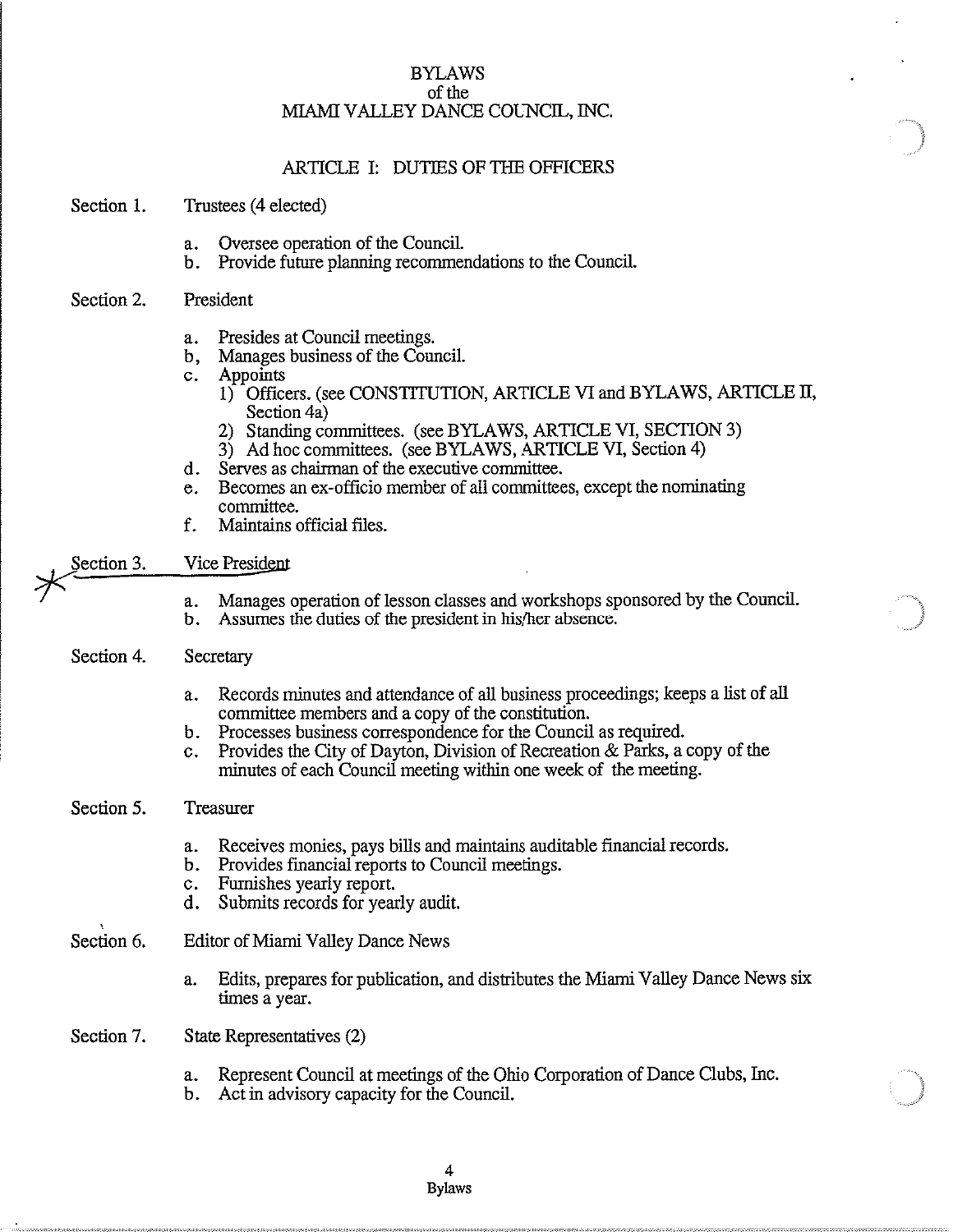Section 1.

- The nominating committee shall present a slate of candidates at the September meeting.
	- a. Candidates for elected offices shall not be limited to representatives to the Council. Members of any Council club, excluding callers and leaders, are eligible for nomination.
	- b. Each name presented must be accompanied by a letter from the candidate stating he/she understands and will accept the duties and responsibilities of said office if elected.
	- c. Council members may nominate additional candidates at the September and November meetings provided they have a letter from the nominee attesting to the above.
- Section 2. Election of officers shall be by majority vote of eligible voters in attendance at the November meeting. (see BYLAWS, ARTICLE III, Section 1)
- Section 3. New officers shall take office January 1.
- Section 4. Terms of office
	- a. An elected officer, except the trustees and treasurer, shall serve a one-year term and may be re-elected for one additional term in that office. The representative of the City of Dayton, Division of Recreation & Parks is a permanent trustee.
		- 1) The trustees shall be elected for two (2)-year terms (except 1991 when two will be elected for two-year terms and two will be elected for one-year terms.)
		- 2) The treasurer may be re-elected for an unspecified number of terms.
		- 3) Vacancies shall be filled by the president subject to approval by the executive board and the Council.
	- b. After an interim period of two years, an elected officer may be elected to an office previously held.
	- c. An elected officer may be elected to any other office but may not serve two offices atone time.
	- d. An appointed officer, who may be a member of any Council club, excluding callers and leaders, shall be ratified by the Council and shall serve a term of one year except the state corporation representatives who serve two-year terms. All appointed officers may be reappointed by the president. The number of terms is not limited.
	- e. The immediate past president shall serve as a member of the Council and the executive board for one year.

# ARTICLE III: MEMBERSHIP

- Section 1. Members of the executive board (see BYLAWS, ARTICLE VI, Section 1), standing committee chairpersons (see BYLAWS, ARTICLE VI, Section 3), and one representative from each club shall have one vote at Council meetings. Each representative shall represent one club only. No individual shall have more than one vote.
- Section 2. Any dancer may attend Council meetings and take part in discussions but may not introduce a motion or vote on Council business.
- Section 3. Club representation to at least four of the six bi-monthly meetings is required to retain membership.
- Section 4. Membership in the Council is automatically withdrawn when a club is dissolved.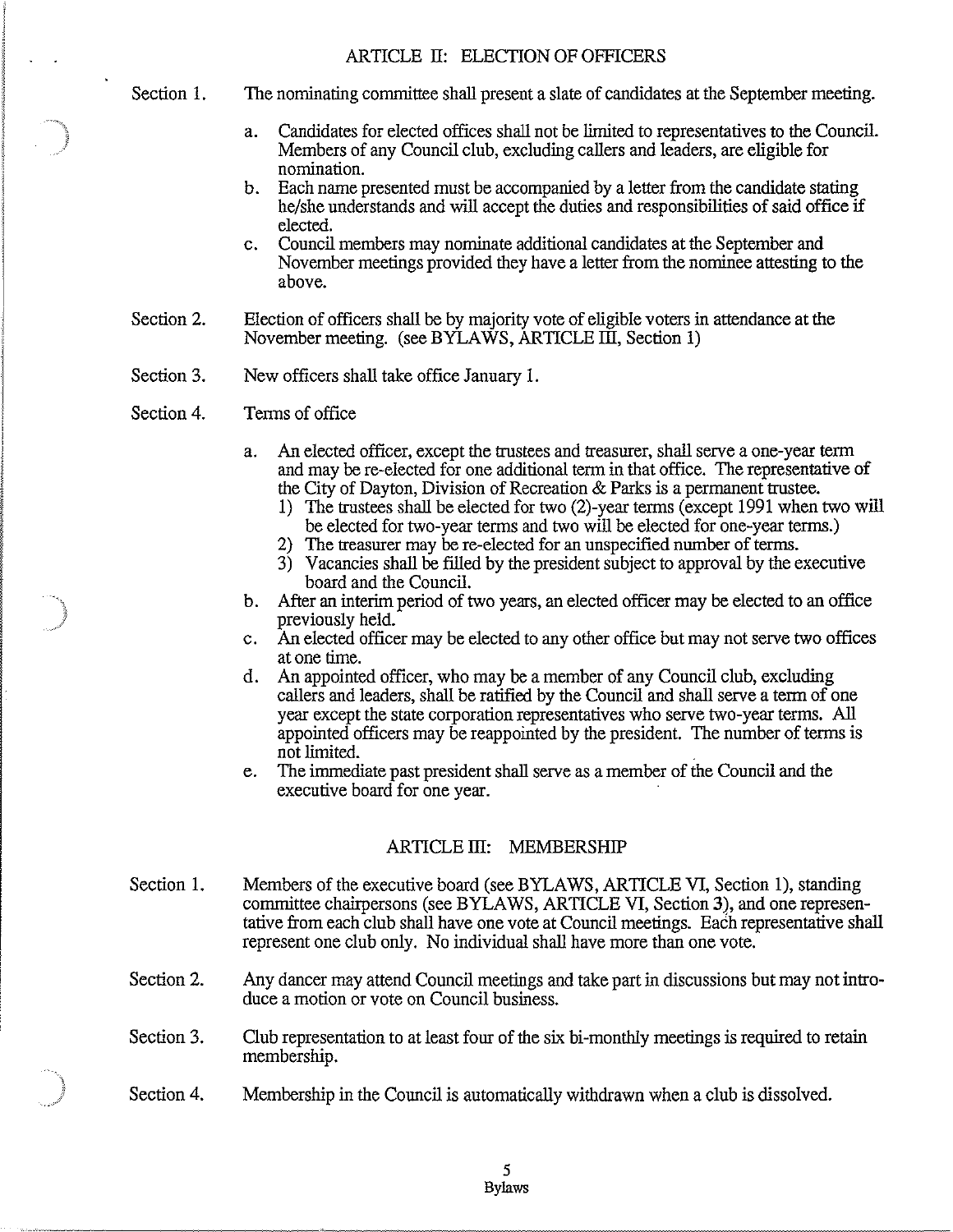Section 5. Membership of a club may be rescinded by a majority vote of the Council if it is determined by an ad hoc committee of three that such club does not operate within the constitution and bylaws of this Council.

## ARTICLE IV: MEMBERSHIP GUIDELlNES

- Section 1. The Miami Valley Dance Council, Inc. shall
	- a. Provide services to member clubs including, but not limited to,
		- 1) Council-wide news and publicity.
		- 2) Member clubs' semi-annual dance schedules.
		- 3) Lesson classes and workshops sponsored by the Council.
		- 4) Sewing clinics sponsored by the Council.
		- 5) Leadership-operation clinics sponsored by the Council.
		- 6) Participation in benefits and state conventions.
	- b. Endorse proper square dance attire, including prairie skirts as an alternative to but not a replacement for traditional dress, at all regularly-scheduled dances. Women who always dance the man's part may wear slacks. Any deviation is at the discretion of the sponsoring club and should be announced beforehand.
	- c. Adhere, in accordance with state bylaws, to the policy of no alcoholic beverages before or during dances.
	- d. Be committed to smooth dancing.
	- e. Assist, as possible, in financing construction of new facilities where member clubs may dance.
	- f. As Council dancers, support the City of Dayton recreation programs whenever possible.
- Section 2. Council member clubs shall
	- a. Provide a club representative to at least four of the six bi-monthly Council meetings. (see BYLAWS, ARTICLE III, Section 3)
	- b. Provide the Council with an updated copy of club constitution and bylaws or operating procedures.
	- c. Support and attend activities sponsored by the Council.
	- d. Visit Council member clubs if possible.
	- e. Promote square, round, contra, clog and folk dancing without competition for awards in any area of dancing ability.
	- f. Submit semi-aunual dance schedules (January-June and July- December) to the schedule-printing committee at the March and September Council meetings.
	- g. In the event of dissolution of clubs not using facilities owned by the City of Dayton, disburse remaining funds as agreed by club members or donate to the Miami Valley Dance Council, Inc., if desired.
	- h. For those clubs using facilities owned by the City of Dayton, assist whenever possible in the maintenance and improvement of said facilities.
	- i. For those clubs using facilities owned by the City of Dayton, adhere to all regulations specified in ARTICLE VII, BYLAWS.

## ARTICLE V: OPERATIONAL PROCEDURES

- Section 1. The Council shall operate on the calendar year.
- Section 2. The treasurer, president and vice president shall be bonded.
- Section 3. Monies shall be received from Council-sponsored lesson classes, workshops, special activities and Council-hosted Ohio state conventions. Monies remaining after payment of operating expenses shall be used for the benefit of Council clubs and dancers.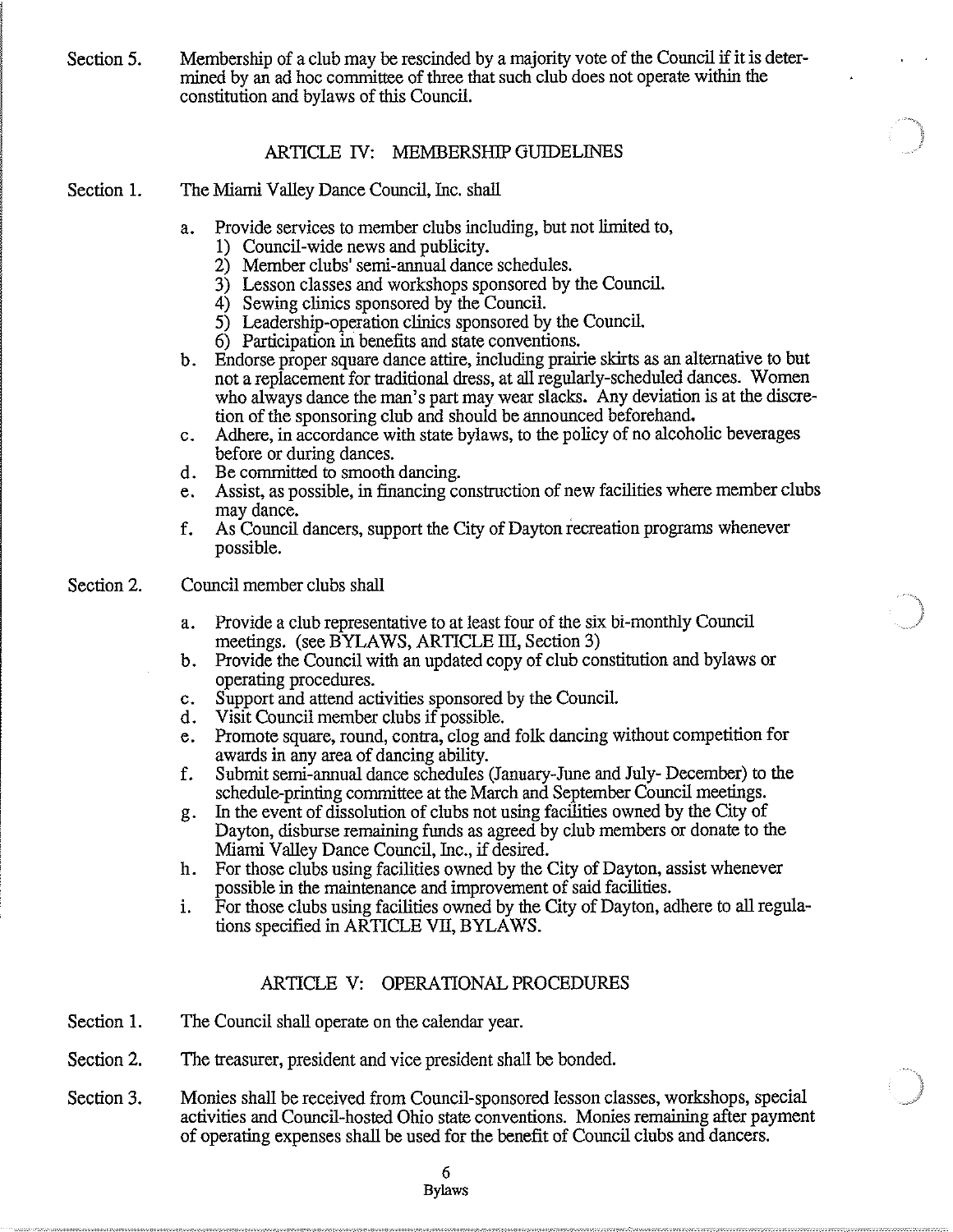Section 4. Monies received shall be deposited in the name of Miami Valley Dance Council, Inc.

- Section 5. Authorized signatures for checks shall be that of the treasurer and either the president or vice president.
- Section 6. Minor expenditures of \$100 or less shall be approved by Council officers. Major expenditures shall be authorized by the Council. All expenditures shall be paid upon presentation of voucher/receipt to the treasurer.
- Section 7. Persons authorized to attend meetings on behalf of the Council may be reimbursed in an amount approved by the Council.

### ARTICLE VI: COMMITTEES

#### Section 1. Executive Board

This committee serves a one-year term and consists of elected and appointed Council officers (see CONSTITUTION, ARTICLE VI), immediate past president, and the representative from the Division of Recreation & Parks of the City of Dayton.

- a. Functions for emergency action only between regular Council meetings.
- b. Has powers of the Council, except to reverse any action of the Council.
- c. Provides minutes of special meetings at the next regular Council meeting.

#### Section 2. Executive Committee

This committee consists of the Executive Board plus the chairpersons of all committees.

a. Assists in the management of and makes recommendations to the Council.

#### Section 3. Standing Committees

These committees serve a one-year term. Chairpersons need not be Council representatives but must be ratified by the Council. They then become voting members.

- a. Community Relations Committee
	- 1) Develops and implements a public relations program.
- b. Publicity Committee
	- 1) Processes publicity for Council-wide activities.
- c. Membership Committee
	- 1) Investigates the legitimacy of club applications for membership.
	- 2) Presents recommendations to Council.
- d. Schedule-Printing Committee
	- 1) Receives dance schedules for semi-aunual printing. (see BYLAWS, ARTICLE IV, Section 2e)
	- 2) Prepares, submits, and proofs material for printing.
	- 3) Distributes printed schedules.

### e. Club Leadership-Operation Committee

1) Coordinates Council-sponsored club leadership-operation clinic(s).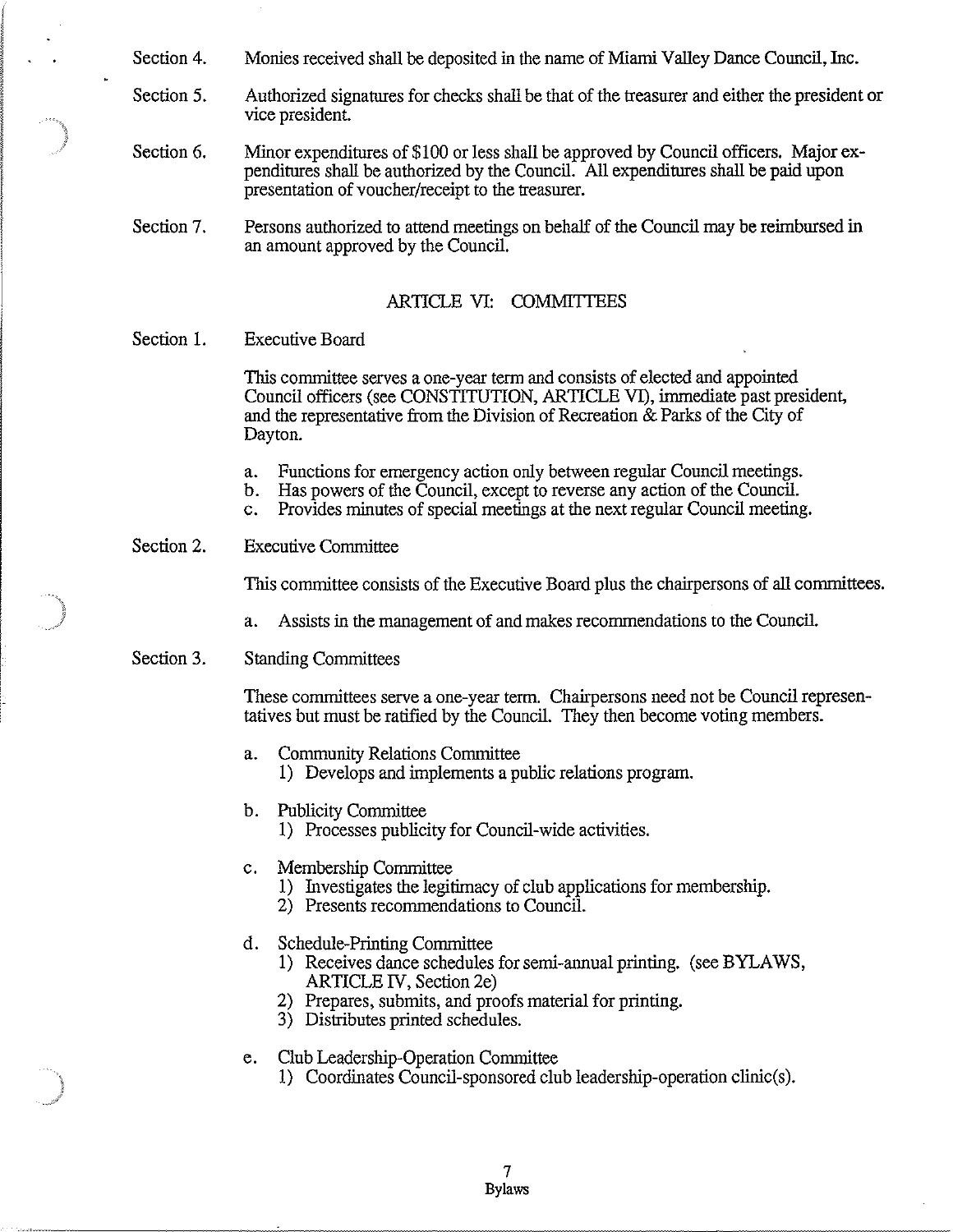- f. Insurance Committee
	- 1) Acts as liaison between the agent, Council, and clubs.
	- 2) Maintains insurance records and correspondence.
- g. Sewing Committee
	- 1) Coordinates sewing clinic(s).
- h. Special Events Committee

1) Selects chairmen for and oversees events sponsored by the Council; e.g., hearing and speech benefit, honor dinner, Holiday-at-Home participation, Day in the Park.

i. Historical Committee 1) Maintains a pictorial and narrative chronological history of tbe Council.

#### Section 4. Ad Hoc Committees

These committees do not serve a set term but are for a specific purpose only.

- a. Nominating Committee
	- 1) Consists of three Council members who are not current Council officers.
	- 2) Presents slate of officers at the September Council meeting.
- b. Ohio State Convention Committee

The chairperson shall be appointed following the last Dayton-hosted convention. All other members of this committee shall be appointed by the chairperson.

- 1) Plans, organizes and coordinates the Ohio State Square and Round Dance Convention for the year it is held in Dayton.
- 2) Serves until the completion of the convention for which it was originally assembled.
- c. Audit Committee
	- 1) Annually audits the financial records of the Council and member clubs subject to tbe provisions of ARTICLE VII, BYLAWS.
	- 2) Presents audit reports to Council president at the March meeting.
- d. Constitution Committee
	- 1) Proposes revisions and/or amendments to the constitution and bylaws.
- e. Michael Solomon Support Committee
	- 1) Consists of a representative from each club or organization regularly dancing in Michael Solomon Pavilion. The chairperson is selected by that group and is the contact person between the clubs, Council and Division of Recreation  $\&$ Parks in matters of decorating and maintenance.
	- 2) Maintains a Michael Solomon support fund separate from Council monies but subject to audit by the Council and the City of Dayton.
	- 3) Holds at least four (4) meetings of the full committee per year (one each quarter) and submits a financial report to the Council executive board immediately after each meeting.
- f. Computerized Records Committee
	- 1) Uses Council-provided computer to store and update various Council records.
- g. Otber Committees
	- 1) Formed by tbe president for purposes not specifically stated in tbis document.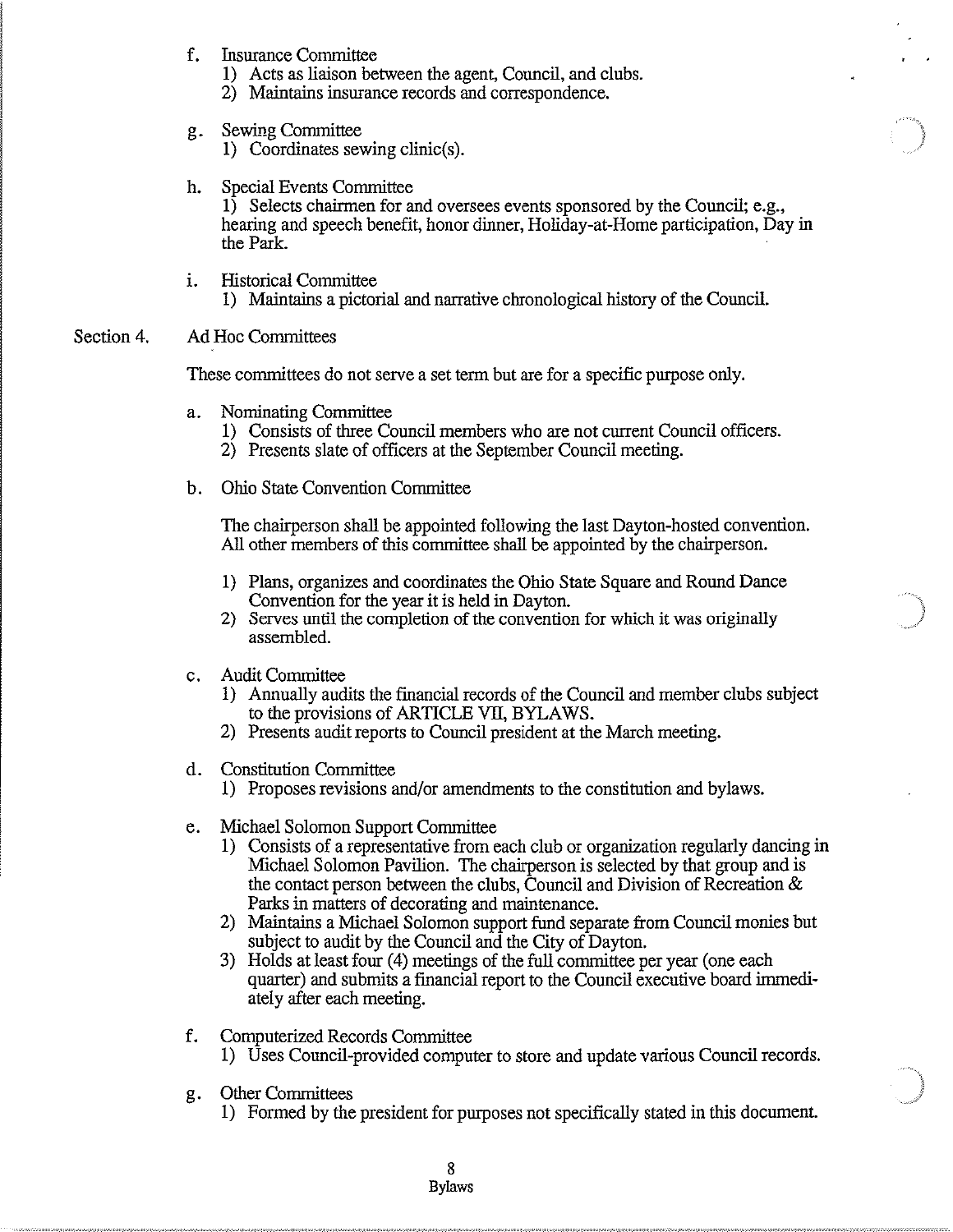## ARTICLE VII: CITY OF DAYTON GUIDELINES

For organizations sponsored by the City of Dayton, Division of Recreation & Parks

These guidelines apply only to clubs provided a place to dance by the City of Dayton.

- Section 1. All such organizations must operate within the framework of the general laws, ordinances, rules and regulations of the City of Dayton.
- Section 2. All such organizations must be so conducted that any Dayton citizen shall have equal opportuuity to join and continue as a member.
- Section 3. A member of the Division of Recreation & Parks shall at all times be an ex-officio member of the Executive Committee, Governing Board or Council of the organization. The representative of the Division shall be notified of all business meetings of the organization as a whole or of the goveruing authority so this representative can be in attendance.
- Section 4. The financial accounts of these organizations shall be audited annually, and a statement of such audit plus yearly attendance data shall be submitted to the Division of Recreation & Parks. All expenditures shall be for the benefit of the organization or club in general.
- Section 5. If for any reason any of these organizations is disbanded, any funds in the treasury or equipment owned by the organization shall become the property of the Division of Recreation & Parks with such funds to be deposited in the Recreation Trust Fund, the equipment to be used by the Division.

## ARTICLE VIII: AMENDMENTS

These bylaws can be amended at any regular Council meeting by a two-thirds vote of the eligible voters present at the meeting. These bylaws shall be reviewed every five years.